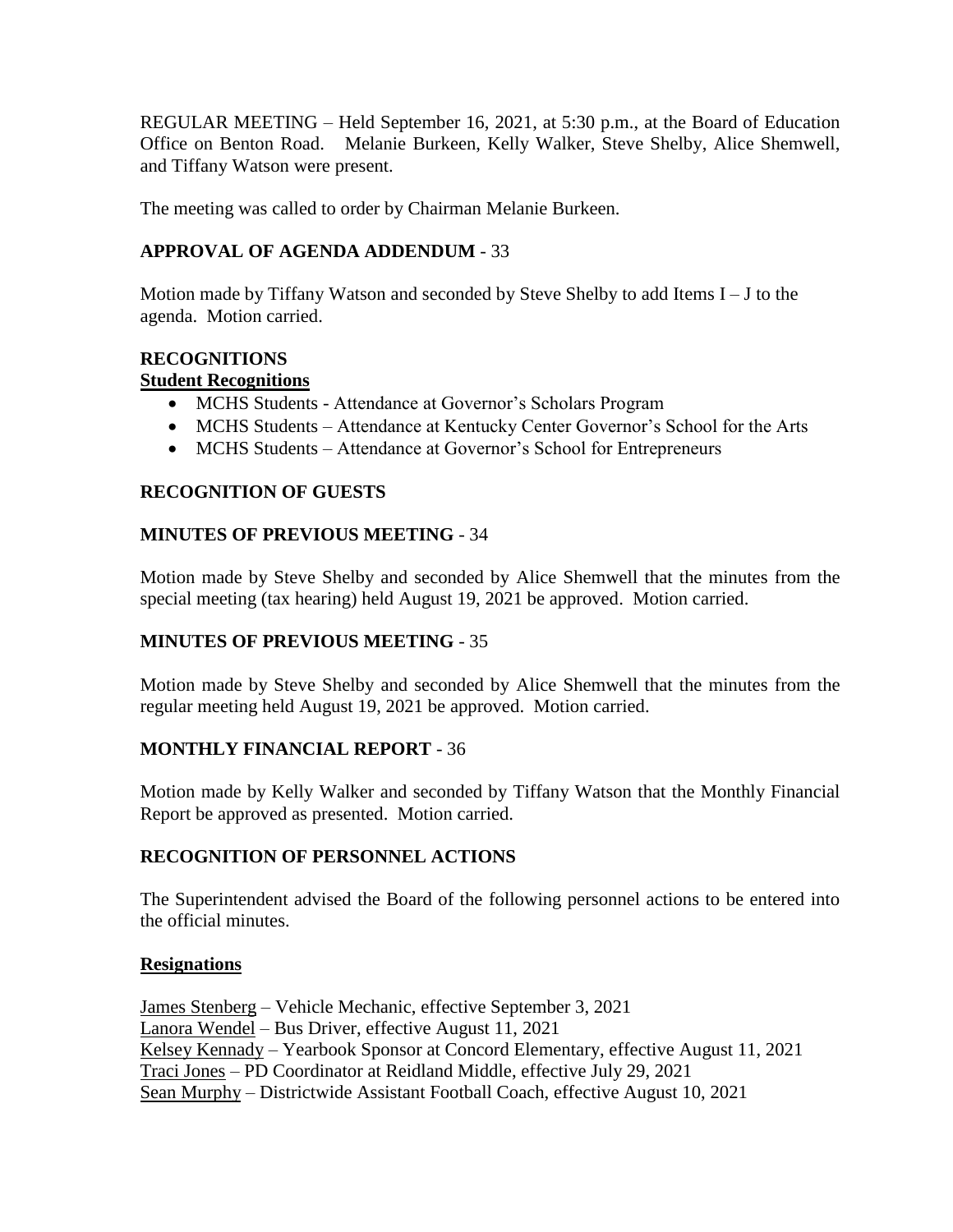## **Resignations cont'd**

- Ronald Coleman Districtwide  $7<sup>th</sup>$  Grade Assistant Baseball Coach, effective August 26, 2021
- Mildred Haynes Certified Tutor at Hendron Lone Oak Elementary, effective August 13, 2021

Mark Cope – Certified Tutor at Lone Oak Intermediate, effective August 17, 2021

Georgann Ingram – Certified Tutor at Lone Oak Intermediate, effective July 1, 2021

Alli Hahn – Level 1 Assistant Co-ed Cheerleading Coach/Level 3 Assistant Co-ed Cheerleading Coach, effective August 16, 2021

Substitute Teachers – Monica Dover, Jeffrey Fortson, Tracy Hogan, Cathy Randolph, Rita Taulbee, Mildred Haynes, Hillary Price

# **Transfers**

- Catherine Lyles From .45 teacher at Reidland Intermediate/.45 teacher at Reidland Middle to .5 teacher at Reidland Intermediate/.5 teacher at Reidland Middle, effective November 24, 2020
- Sarah Lawrence From .8 Speech Language Pathologist at Reidland Elementary to fulltime Speech Language Pathologist (.8 Reidland Elementary/.2 Lone Oak Intermediate, effective August 11, 2021
- Laurie Moore From Special Needs Instructional Assistant at Lone Oak Intermediate to teacher at Lone Oak Intermediate, effective August 13, 2021

# **Appointments**

- Beth Sullivan ELA teacher at Reidland Middle, effective August 6, 2021 at a salary commensurate with the teacher salary schedule
- Maria Long Special Education teacher at Open Campus/Alternative School, effective September 1, 2021 at a salary commensurate with the teacher salary schedule
- Haley Rackley Intervention/RTI teacher at Heath Elementary, effective September 1, 2021 at a salary commensurate with the teacher salary schedule

Cathy McAlister – Virtual Academy Facilitator at Open Campus/Alternative School, effective August 30, 2021 at a salary commensurate with the set rate for the position

Diana Cruickshank – Virtual Academy Facilitator at Open Campus/Alternative School, effective September 1, 2021 at a salary commensurate with the set rate for the position

Morgan McCall – School Psychologist at Central Office, effective August 12, 2021 at a salary commensurate with the school psychologist salary schedule

Russ Buchanan – Part-time Districtwide School Administration Manager, effective August 24, 2021 at a salary commensurate with the set rate for the position

Jawana Spivey – Staff Support Secretary at McCracken Regional School, effective August 18, 2021 at a salary commensurate with the staff support salary schedule

Lori Chaptman – Staff Support Secretary at Central Office, effective August 23, 2021 at a salary commensurate with the staff support salary schedule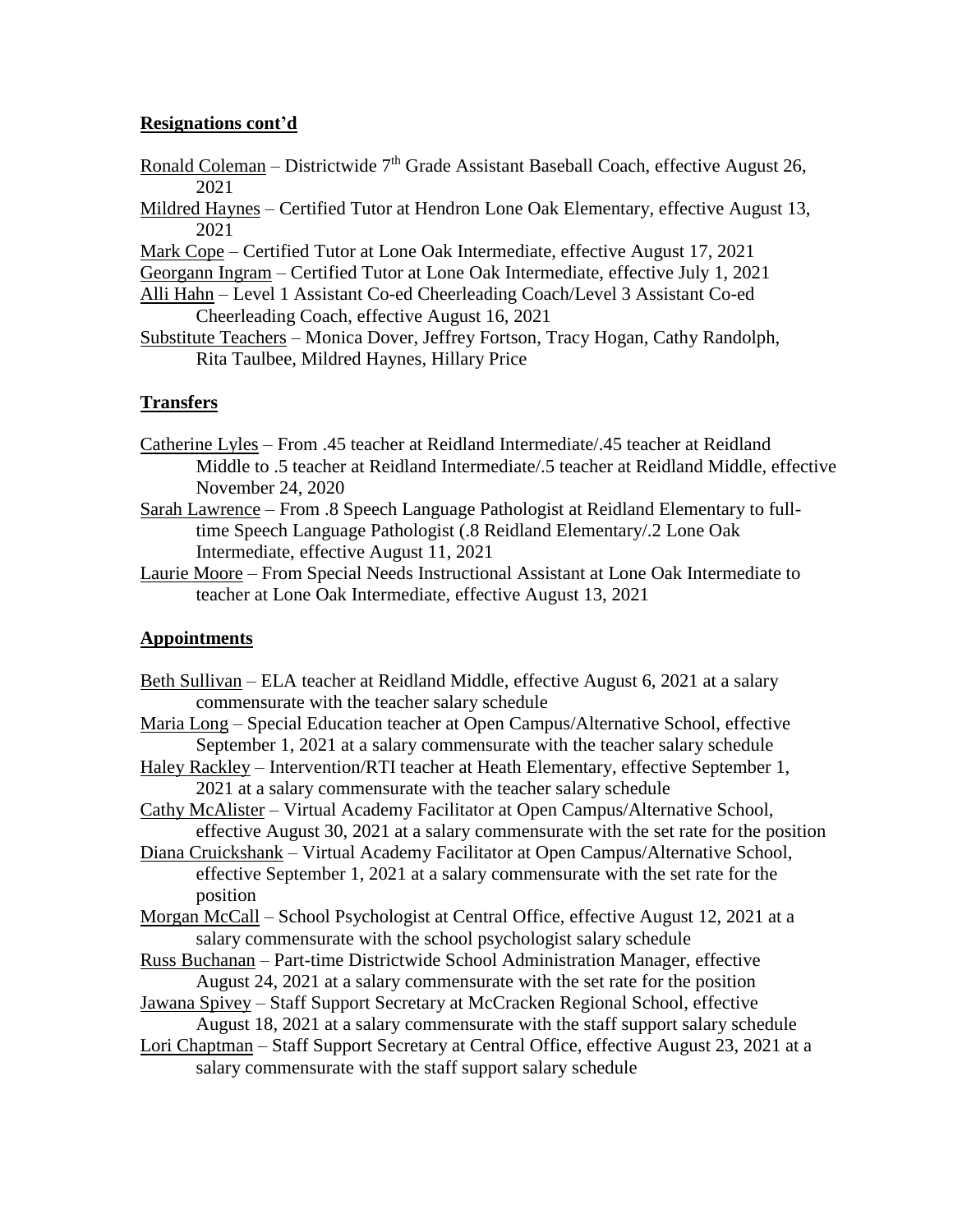- Emma Mitchell Special Needs Instructional Assistant at Lone Oak Intermediate, effective August 24, 2021 at a salary commensurate with the instructional assistant salary schedule
- Jacqueline Roof Instructional Assistant-In School Detention Proctor at Heath Middle, effective August 30, 2021 at a salary commensurate with the instructional assistant salary schedule
- April Hancock Instructional Assistant at Concord Elementary, effective September 2, 2021 at a salary commensurate with the instructional assistant salary schedule
- Elizabeth Sicken Bus Driver Trainer, effective August 12, 2021 at a salary commensurate with the bus driver trainer salary schedule
- Denise Smith Bus Driver Trainer, effective August 12, 2021 at a salary commensurate with the bus driver trainer salary schedule
- Stephanie Harman Bus Driver Trainer, effective August 12, 2021 at a salary commensurate with the bus driver trainer salary schedule
- John Thompson Bus Driver Trainer, effective August 12, 2021 at a salary commensurate with the bus driver trainer salary schedule
- Christina Hicks Bus Driver Trainer, effective August 12, 2021 at a salary commensurate with the bus driver trainer salary schedule
- Paul Childers Bus Driver Trainer, effective August 12, 2021 at a salary commensurate with the bus driver trainer salary schedule
- Dawn Thomas Bus Driver Trainee, effective August 17, 2021 at a salary commensurate with the bus driver trainee salary schedule
- Donette Faugno Bus Monitor, effective August 24, 2021 at a salary commensurate with the bus monitor salary schedule
- Mary Bowden Fine Arts Department Chair at McCracken County High School, effective August 27, 2021 at a salary commensurate with the increment salary schedule
- Keila Morris English Department Chair at McCracken County High School, effective August 27, 2021 at a salary commensurate with the increment salary schedule
- Seth Bowden 504 Coordinator at McCracken County High School, effective August 24, 2021 at a salary commensurate with the increment salary schedule
- Lana Buzanis Food Service Clerk at Central Office, effective August 12, 2021 at a salary commensurate with the food service clerk salary schedule
- Tammy York Food Service Assistant at McCracken County High School, effective August 12, 2021 at a salary commensurate with the food service assistant salary schedule
- Wanda Collins Food Service Assistant at McCracken County High School, effective August 24, 2021 at a salary commensurate with the food service assistant salary schedule
- Chastity Luna Food Service Assistant at Reidland Middle, effective August 25, 2021 at a salary commensurate with the food service assistant salary schedule
- Kelli Childress Food Service Assistant at Concord Elementary, effective August 30, 2021 at a salary commensurate with the food service assistant salary schedule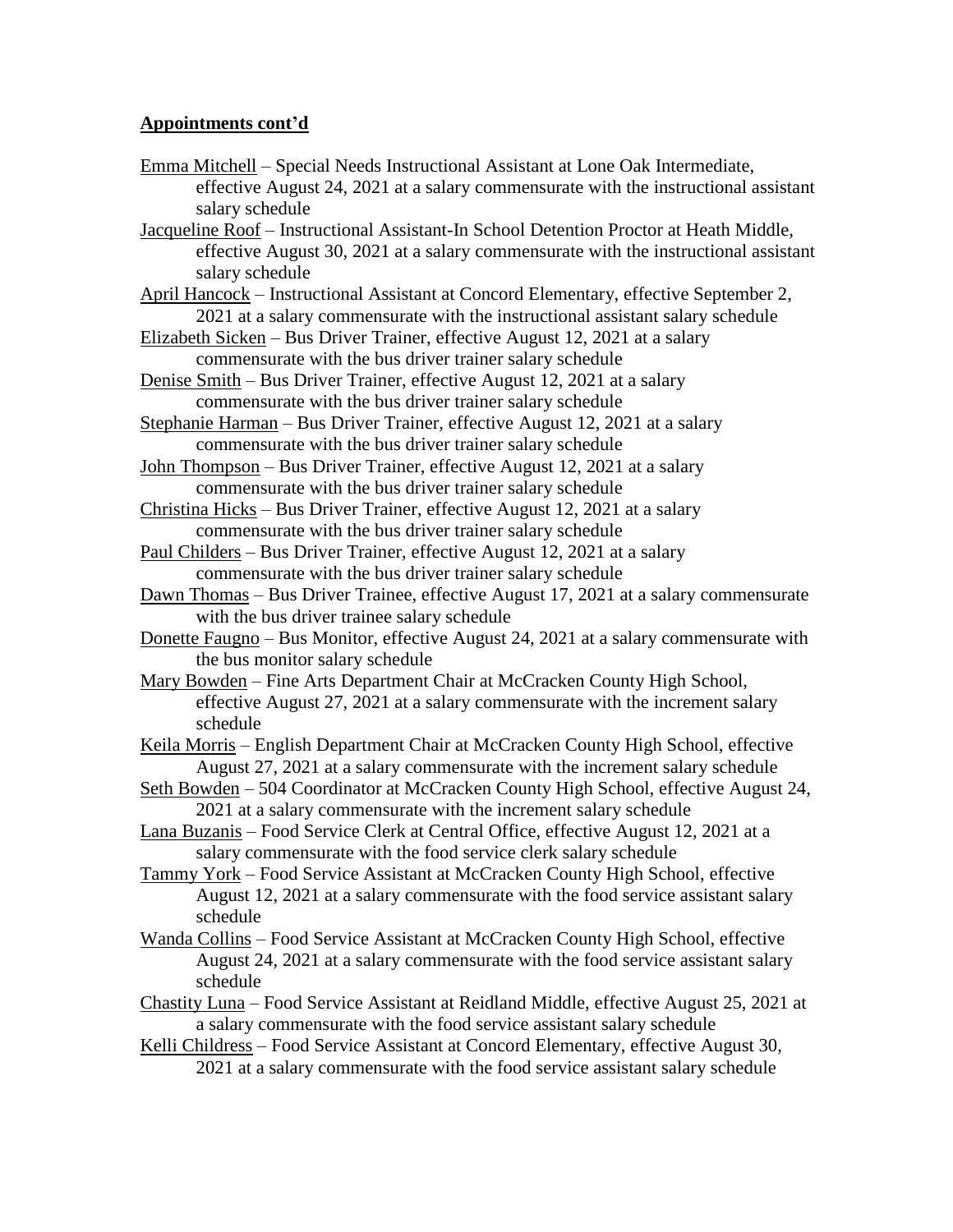- Percella Cox Food Service Assistant at Reidland Elementary, effective August 30, 2021 at a salary commensurate with the food service assistant salary schedule
- Robert Hendrickson Custodian at Reidland Middle, effective August 17, 2021 at a salary commensurate with the custodian salary schedule
- Christopher Lanier Custodian at Heath Middle, effective August 18, 2021 at a salary commensurate with the custodian salary schedule
- Barry Collins Custodian at McCracken County High School, effective August 30, 2021 at a salary commensurate with the custodian salary schedule
- Tara Hite SBDM Secretary/Multi-School Secretary/Aesop Coordinator at Reidland Middle, effective August 17, 2021 at a salary commensurate with the increment salary schedule
- Kristy Griffith Media Sponsor at McCracken County High School, effective August 25, 2021 at a salary commensurate with the increment salary schedule
- Jill Dobson Teacher Mentor at Concord Elementary, effective September 2, 2021 at a salary commensurate with the increment salary schedule
- Edwin Ortez Assistant Boys Soccer Coach at McCracken County High School, effective August 12, 2021 at a salary commensurate with the increment salary schedule
- Donald Heath Assistant Boys Soccer Coach at McCracken County High School, effective August 12, 2021 at a salary commensurate with the increment salary schedule
- Trevor Massa Boys Freshman Soccer Coach at McCracken County High School, effective August 6, 2021 at a salary commensurate with the increment salary schedule
- Michael Walker Graphic Designer/Artist at Concord Elementary, effective September 2, 2021 at a salary commensurate with the increment salary schedule
- Edwin Ortez Boys Freshman Soccer Coach at McCracken County High School, effective August 18, 2021 at a salary commensurate with the increment salary schedule
- Roy Sheppard Districtwide  $7<sup>th</sup>$  Grade Middle School Volleyball Coach, effective August 13, 2021 at a salary commensurate with the increment salary schedule
- Jonathan Smith Football Defensive Coach at McCracken County High School, effective August 17, 2021 at a salary commensurate with the increment salary schedule
- Coby Lewis Football Offensive Coach/ Level 3 Assistant Varsity Football Coach at McCracken County High School, effective August 17, 2021 at a salary commensurate with the increment salary schedule
- Gary Collier Districtwide Middle School Assistant Football Coach, effective August 24, 2021 at a salary commensurate with the increment salary schedule
- Timothy Whitis Assistant Varsity Volleyball Coach at McCracken County High School, effective August 18, 2021 at a salary commensurate with the increment salary schedule
- Sarah Tapscott Districtwide  $8<sup>th</sup>$  Grade Middle School Assistant Volleyball Coach, effective August 17, 2021 at a salary commensurate with the increment salary schedule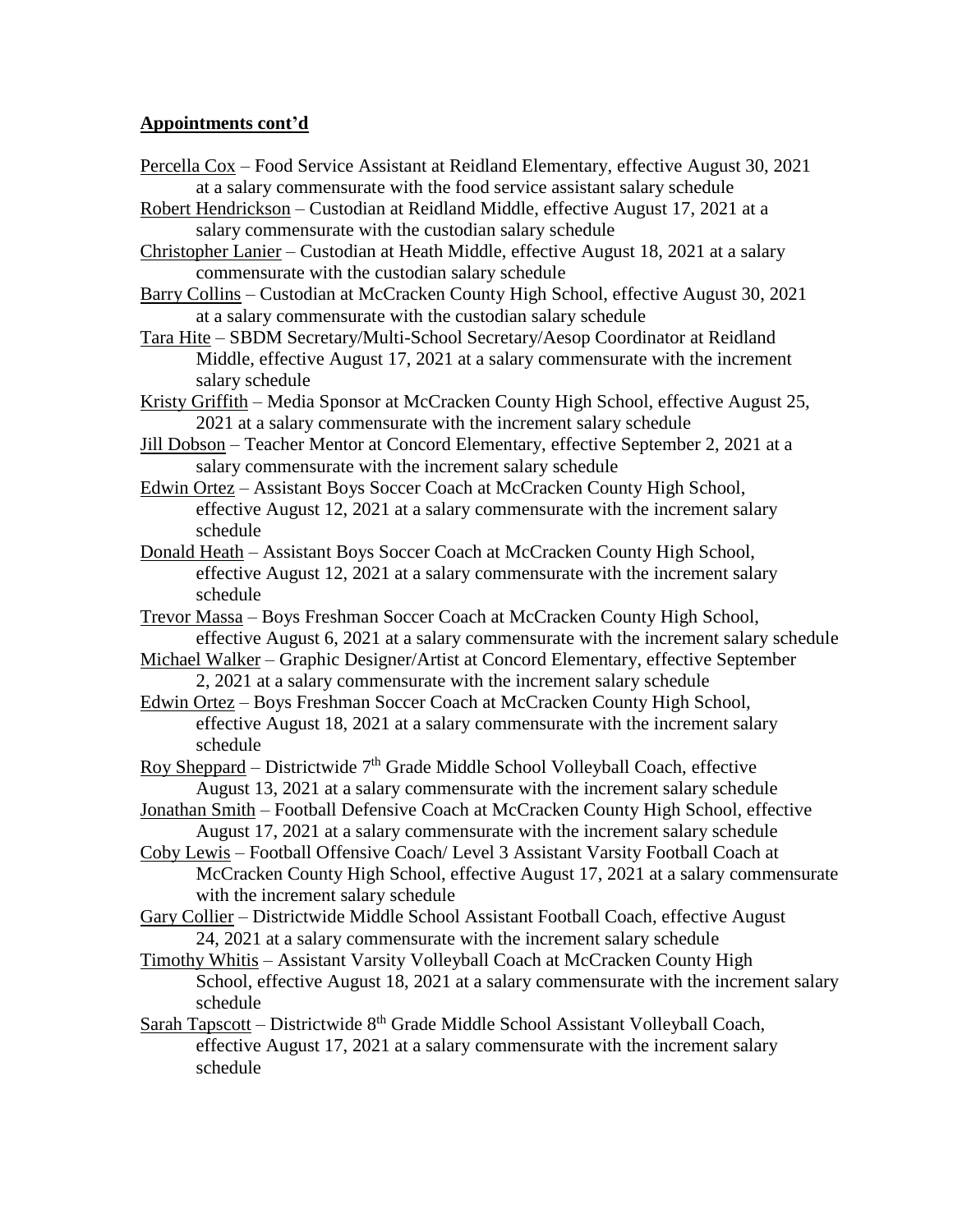- Roy Sheppard Districtwide  $7<sup>th</sup>$  Grade Assistant Volleyball Coach, effective August 18, 2021 at a salary commensurate with the increment salary schedule
- Ernest Patterson Track Coach at Reidland Middle, effective August 25, 2021 at a salary commensurate with the increment salary schedule
- William Skinner 7<sup>th</sup> Grade Boys Basketball Coach at Heath Middle, effective August 30, 2021 at a salary commensurate with the increment salary schedule
- William Skinner 8<sup>th</sup> Grade Boys Basketball Coach at Heath Middle, effective August 30, 2021 at a salary commensurate with the increment salary schedule
- Christa Franklin Districtwide  $8<sup>th</sup>$  Grade Assistant Softball Coach, effective August 30, 2021 at a salary commensurate with the increment salary schedule
- Sarah Tapscott Districtwide  $8<sup>th</sup>$  Grade Middle School Volleyball Coach, effective August 30, 2021 at a salary commensurate with the increment salary schedule
- Andrew Ford Districtwide  $7<sup>th</sup>$  Grade Assistant Baseball Coach, effective August 30, 2021 at a salary commensurate with the increment salary schedule
- Jonathan Smith Level 3 Assistant Varsity Football Coach at McCracken County High School, effective August 30, 2021 at a salary commensurate with the increment salary schedule
- Districtwide Contact Tracers Brittany Lindberg, Amy Smiley, Jonathan Reid, Michelle McGlenon, Melissa Heider, Amber Docimo, Savannah Fallis, Meleah Nelson, Amanda Hutto, Teresa Upshaw, Crystal Blanton, Emily Kelley, Brittany Wentworth, Courtney Mayes, Kati Newsome, Connie Jett, Steven Guill, Shaquita Garrett, April Jones, Jessica Cox, Stephanie Carter, Natalie Gessel, Jesse Byrd, Sarah Knauss, Amanda Campbell, Tomi Warren, Debra Noland, Andrea Heisner, Amanda Diel, Katherine Allen, McLane Crane, Randy Hines, Summer Warner, Lucas Smith, Rhonda Dukes, Laura Herndon
- 21st CCLC Instructional Assistant McKinlie Smallwood (Hendron Lone Oak Elementary)
- 21st CCLC Instructional Assistant (Before/After School) April Hancock (Heath Elementary); Donette Faugno (Reidland Elementary)
- 21st CCLC Certified Tutors Michelle O'Neill, Morgan Clark (Hendron Lone Oak Elementary)
- Morning/Afternoon Chill Child Care Certified Tutor Christiana Onuoha (Lone Oak Intermediate)
- Certified Tutors Emma Joyce (Lone Oak Elementary); Anthony Garner (McCracken County High School)

Adult Child Care Worker – Madeline James (Concord Elementary)

21st CCLC Student Worker – Lanie Smallwood (Hendron Lone Oak Elementary)

Student Worker – Atleigh Stanley (McCracken County High School)

Substitute School Secretary – Connie Jett (Lone Oak Middle)

Substitute Staff Support Secretary – Jennifer Shelby

Substitute Instructional Assistant – Elizabeth Jacobs

Substitute Custodians – Kaitlyn Scrivner, Lisa Owen, Timothy Bundren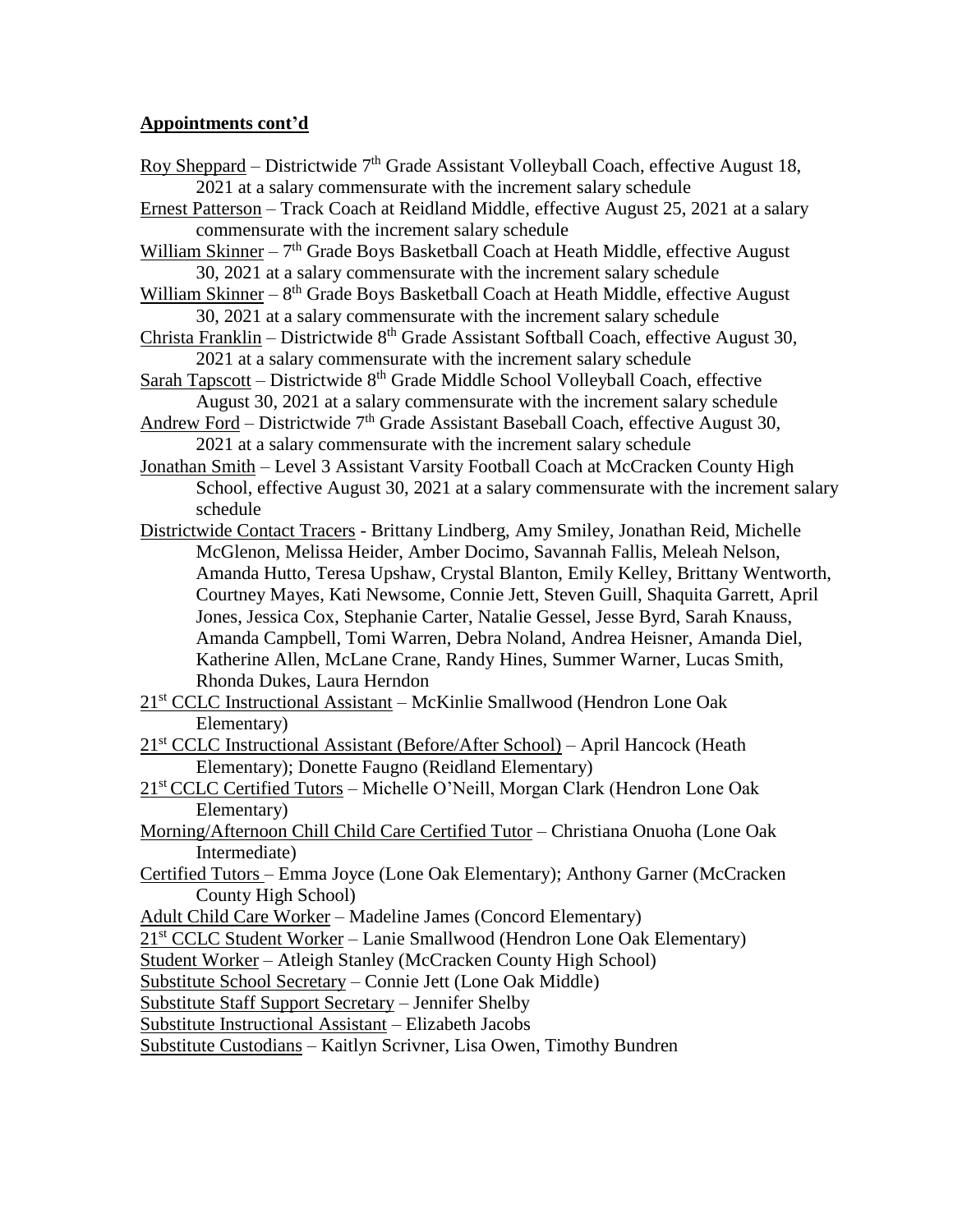Substitute Teachers – Rachel Bell, Ashley Richards, April Hancock, Tiffany Ice, Emma Joyce, Randy Hines, Christiana Onuoha, Bobby McAlister, Judith Forney-Hantle, Cassidy Hagedorn, Savannah Wooten, Queenstar Banini

# **ATTENDANCE REPORT**

No report was presented.

### **SUPERINTENDENT REPORT**

The Superintendent presented a report on district activities, as well as, updated data related to COVID.

### **BOARD OF EDUCATION REPORT**

No report was presented.

### **CONSENT AGENDA** - 37

Motion made by Kelly Walker and seconded by Steve Shelby that items listed on the Consent Agenda be approved. Motion carried.

### Approval of 2021-2022 Local Agreement for Cooperation on Full Utilization of Head Start

Approved the 2021-2022 Murray Head Start Local Agreement for Cooperation on Full Utilization of Head Start with McCracken County Schools.

### Memorandum of Agreement between MCPS and Four Rivers Behavioral Health

Approved the Memorandum of Agreement with Four Rivers Behavioral Health that would allow Four Rivers Behavioral Health to establish a school-based behavioral health service center in all of the elementary, middle and high schools in McCracken County Public School District for the 2021-22 and 2022-23 school years.

#### Memorandum of Understanding with Rotary Club of Paducah

Approved the Memorandum of Understanding with Rotary Club of Paducah to provide backpacks for second graders in McCracken County Schools.

### Request to Renew Current Dental Insurance Plan

Approved renewing the current dental insurance plan for 36 months, effective January 1, 2022 – December 31, 2024.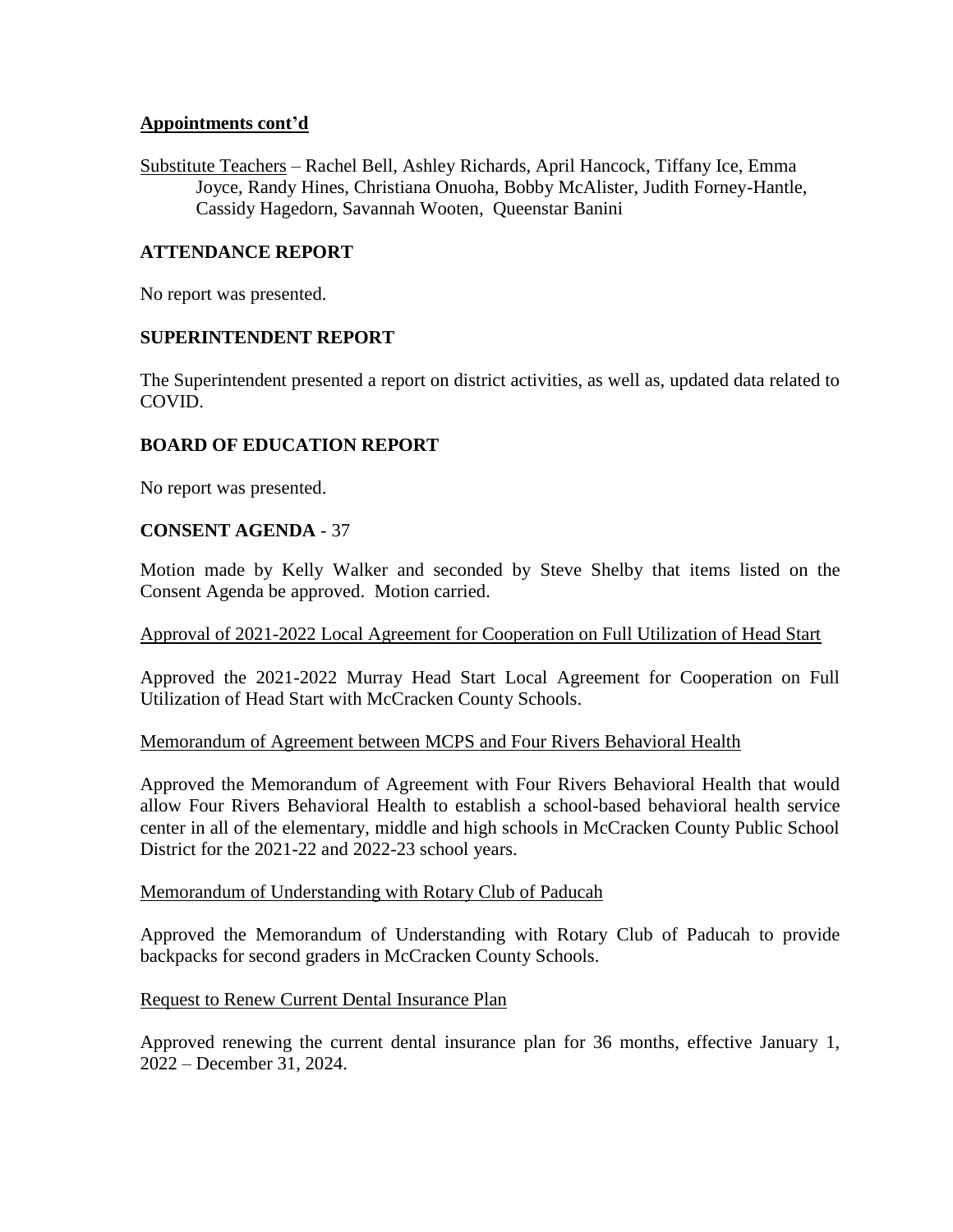### **Consent Agenda cont'd**

### Paducah Power System Contract

Approved the contract with Paducah Power System for service at the new Lone Oak Middle School.

Contract with Paducah Independent Schools to Provide Home/Hospital Educational Services as Needed for Students/Clients of Four Rivers Behavioral Health (2021-22)

Approved the contract with Paducah Independent School System to provide educational services for McCracken County students receiving counseling services at Four Rivers Behavioral Health.

Approval of Contract with Katrina Berry, COMS, for Evaluation for Orientation and Mobility Services, as well as, Provide Potential Training in Orientation and Mobility for Students with Visual Impairments who Qualify for this Service

Approved the contract with Katrina Berry to provide Orientation and Mobility evaluations and services to McCracken County Public Schools for the 2021-2022 school year.

Superintendent and Treasurer Financial Report

Reported on the monthly expenses from the Superintendent's and Treasurer's budgets.

### Educational Field Trips

Approved the educational field trips as listed.

| <b>SCHOOL</b>           | <b>ORGANIZATION</b>     | <b>DESTINATION</b>    | <b>DATES</b>    |
|-------------------------|-------------------------|-----------------------|-----------------|
|                         |                         |                       |                 |
| <b>MCHS</b>             | <b>Varsity Football</b> | Owensboro, KY         | 9/24            |
| <b>MCHS</b>             | Volleyball              | Lexington, KY         | $9/24 - 9/25$   |
| <b>MCHS</b>             | Jr Varsity Football     | Jackson, MO           | 10/4            |
| <b>MCHS</b>             | <b>Varsity Football</b> | Bowling Green, KY     | 10/8            |
| <b>MCHS</b>             | Volleyball              | Bowling Green, KY     | 10/9            |
| <b>Heath Elementary</b> | $3rd$ Grade             | St. Louis, MO         | 10/14           |
| <b>MCHS</b>             | Volleyball              | Lexington, KY         | $10/15 - 10/16$ |
| <b>MCHS</b>             | <b>Varsity Football</b> | Henderson, KY         | 10/22           |
| <b>MCHS</b>             | <b>FFA</b>              | Indianapolis, IN      | $10/26 - 10/29$ |
| <b>MCHS</b>             | <b>FCCLA</b>            | Washington, DC        | $11/3 - 11/7$   |
| <b>Heath Middle</b>     | Band/Choir              | Memphis, TN           | 11/23           |
| <b>Heath Elementary</b> | $4th$ Grade             | Mammoth Cave, KY 3/17 |                 |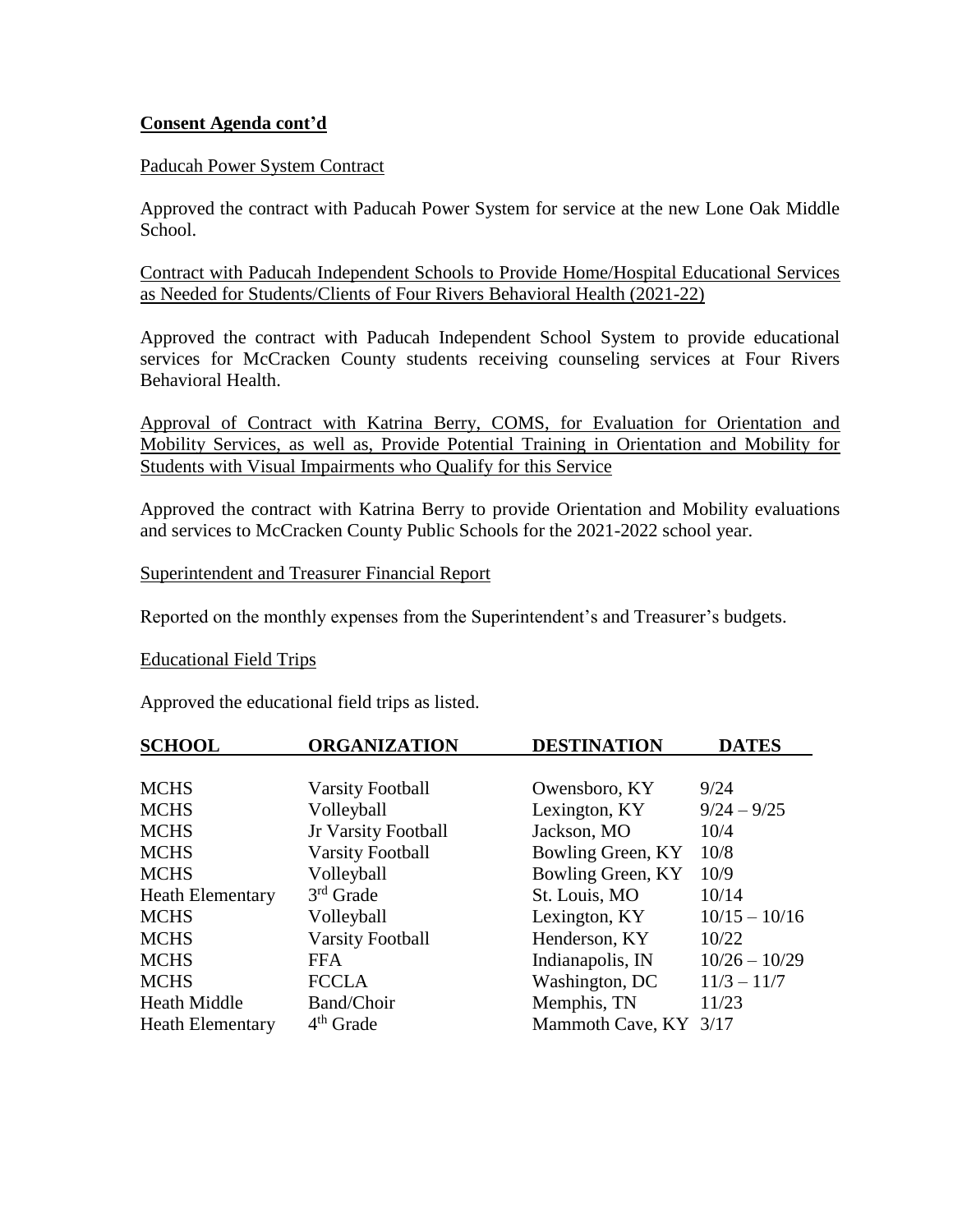### **Educational Field Trips cont'd**

# **PRIOR APPROVAL**

| <b>SCHOOL</b> | <b>ORGANIZATION</b> | <b>DESTINATION</b>     | <b>DATES</b>  |
|---------------|---------------------|------------------------|---------------|
|               |                     |                        |               |
| <b>MCHS</b>   | <b>FFA</b>          | Louisville, KY         | $8/17 - 8/20$ |
| <b>MCHS</b>   | Girls Golf          | Lexington, KY          | $8/20 - 8/21$ |
| <b>MCHS</b>   | Volleyball          | Memphis, TN            | $8/27 - 8/28$ |
| *MCHS         | <b>Boys Golf</b>    | Somerset, KY           | $8/27 - 8/29$ |
| <b>MCHS</b>   | Girls Golf          | Franklin, KY           | 8/28          |
| <b>MCHS</b>   | Volleyball          | Elizabethtown, KY      | 9/4           |
| <b>MCHS</b>   | Volleyball          | Goshen, KY             | $9/10 - 9/11$ |
| <b>MCHS</b>   | Girls Golf          | Bowling Green, KY 9/11 |               |

\* Trip originally approved to Lucas, KY but was cancelled. Replacing with tournament in Somerset

#### Schoolwide Fundraising Requests

Approved the schoolwide fundraising requests as listed.

| <b>SCHOOL</b>              | <b>GROUP</b> | <b>PROJECT</b>               | <b>DATES</b>   |
|----------------------------|--------------|------------------------------|----------------|
|                            |              |                              |                |
| <b>Reidland Elementary</b> | Schoolwide   | Scholastic Bookfair          | $11/29 - 12/3$ |
| <b>Reidland Elementary</b> | <b>PTO</b>   | <b>Texas Roadhouse Rolls</b> | $2/1 - 2/28$   |
| <b>Reidland Elementary</b> | <b>PTO</b>   | <b>Family Dances</b>         | $2/5 - 2/26$   |
| <b>Reidland Elementary</b> | Schoolwide   | Scholastic Bookfair          | $3/28 - 3/31$  |

#### **PRIOR APPROVAL**

| <b>SCHOOL</b>                                    | <b>GROUP</b>       | <b>PROJECT</b>                   | <b>DATES</b>                      |
|--------------------------------------------------|--------------------|----------------------------------|-----------------------------------|
| Hendron Lone Oak Elem<br><b>Heath Elementary</b> | Schoolwide<br>PTSO | Artsonia<br><b>Fall Festival</b> | $9/1/2021 - 7/31/22$<br>9/17/2021 |
| <b>Reidland Elementary</b>                       | PTO.               | T-Shirt/Spirit Wear 9/12         |                                   |

Leave of Absence

Approved the following leaves of absence:

Jimilee Gentry – extension of medical leave of absence, effective through August 25, 2021 or until such time as she is released to return to work

Nancy Pippin – medical leave of absence, effective through September 17, 2021 or until such time as she is released to return to work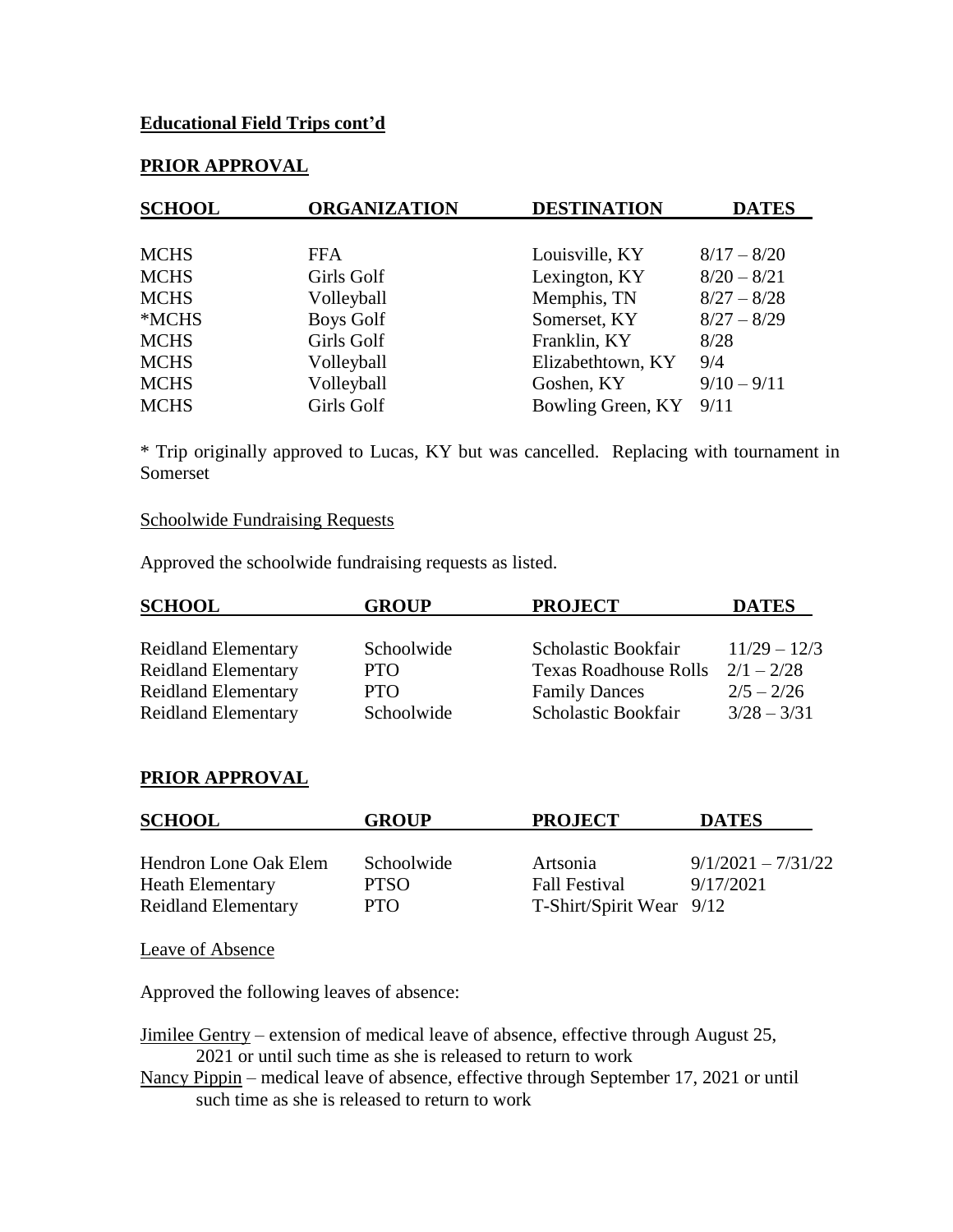### **Leave of Absence cont'd**

- Keisha Babb medical leave of absence, effective August 18, 2021 and extending through August 27, 2021
- Mercedes Lunsford maternity leave of absence, effective August 17, 2021 and extending through October 11, 2021
- Chelsea Wiggins medical/maternity leave of absence, effective August 24, 2021 and extending through January 3, 2022
- Carlos Johnson medical leave of absence, effective August 19, 2021 and extending through August 27, 2021
- Donna Reynolds-Hofer medical leave of absence, effective August 25, 2021 and extending through September 16, 2021

### **Pre-Approved Leave of Absence**

Regina Nutt – April  $26 - 30$ , 2021

Kris O'Shaughnessy – August 6-7, 10-14, 17-21, 31, 2020; September 1 – 15, 17, 21-22, 24, 28, 2020; October 1, 12-14, 19, 22, 26-28, 30, 2020; November 2, 6, 9-11, 16, 2020; December 3-4, 7, 8-11, 14-18, 2020

Request Approval of District Funding Assurances

Approved the District Funding Assurances, as presented.

### **2021-2022 McCRACKEN COUNTY SCHOOLS WORKING BUDGET** - 38

Motion made by Steve Shelby and seconded by Tiffany Watson to approve adopting the proposed working budget for school year 2021-2022 based on anticipated receipts and expenditures. Motion carried.

# **BOARD MEMBER TO SERVE ON THE 2022-23 SCHOOL CALENDAR COMMITTEE**

Appointed Tiffany Watson as the Board member representative to serve on the 2022-23 School Calendar Committee.

# **REQUEST PERMISSION TO ALLOW HENDRON LONE OAK ELEMENTARY SCHOOL TO FUND AND HAVE CONSTRUCTED A 20' X 20' PAVILLION** - 39

Motion made by Kelly Walker and seconded by Steve Shelby to approve allowing Hendron Lone Oak Elementary School PTO to fund and construct a 20' x 20' pavillion. Motion carried.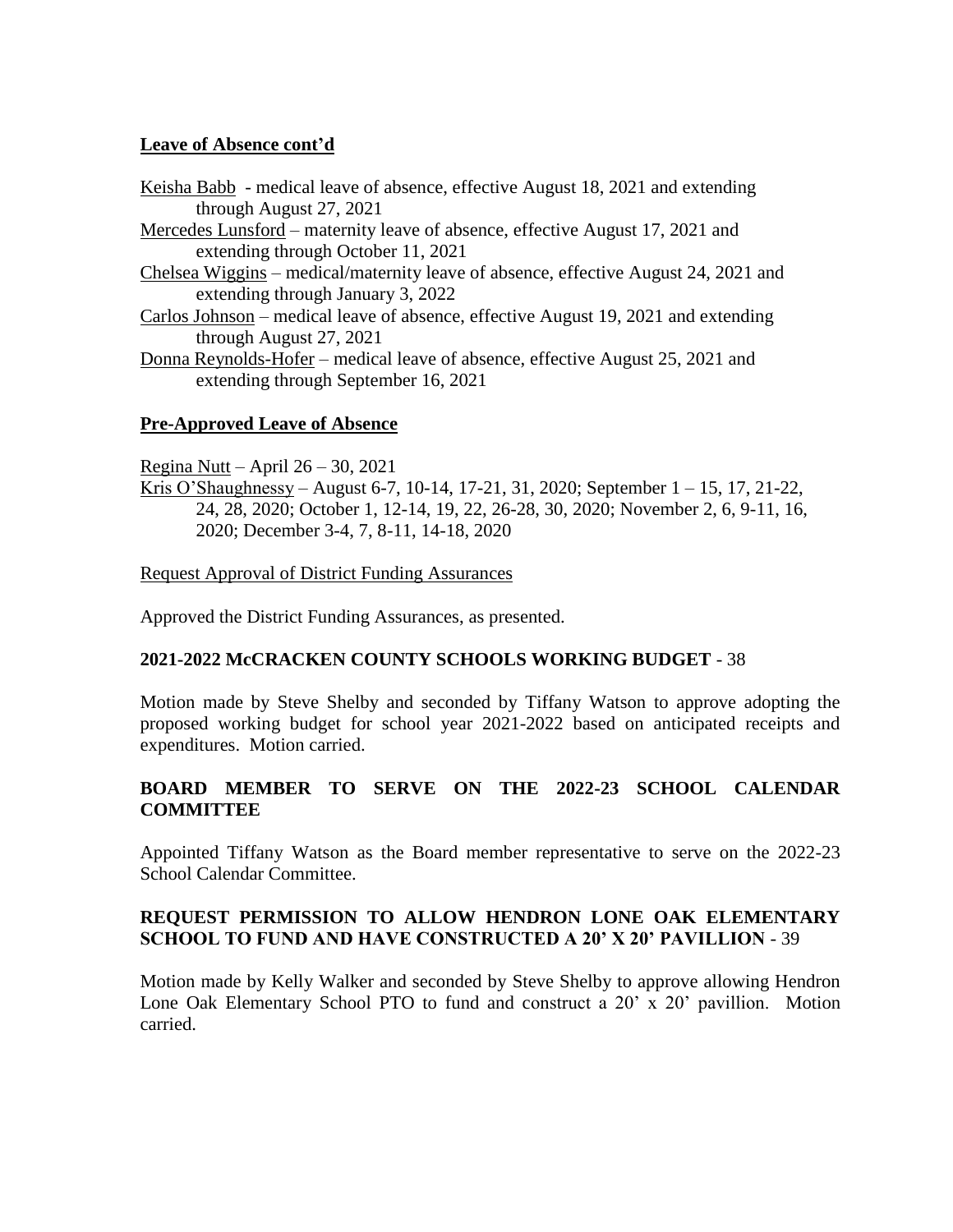# **REQUEST FOR AUTHORIZATION TO ENTER INTO A CONTRACT WITH EVRARD COMPANY, INC. FOR THE CONCORD ELEMENTARY SCHOOL SECURE ENTRANCE VESTIBULE PROJECT** - 40

Motion made by Steve Shelby and seconded by Tiffany Watson to approve entering into a contract with Evrard Company, Inc. for the Concord Elementary School secure entrance vestibule project. Motion carried.

### **REQUEST APPROVAL OF THE HEATH MIDDLE SCHOOL GYMNASIUM A/C BG-1 DOCUMENTS** - 41

Motion made by Alice Shemwell and seconded by Kelly Walker to approve the Heath Middle School gymnasium A/C BG-1 documents for submittal to the Division of Facilities Management. Motion carried.

### **REQUEST APPROVAL OF THE REIDLAND MIDDLE SCHOOL GYMNASIUM A/C BG-1 DOCUMENTS** - 42

Motion made by Steve Shelby and seconded by Tiffany Watson to approve the Reidland Middle School gymnasium A/C BG-1 documents for submittal to the Division of Facilities Management. Motion carried.

## **REQUEST APPROVAL OF THE RENOVATION OF LONE OAK MIDDLE SCHOOL TO BECOME LONE OAK INTERMEDIATE SCHOOL BG-1 DOCUMENTS** - 43

Motion made by Kelly Walker and seconded by Steve Shelby to approve the renovation of Lone Oak Middle School to Lone Oak Intermediate School BG-1 documents for submittal to the Division of Facilities Management. Motion carried.

### **MCPS 21ST CENTURY CONTRACT MODIFICATION** - 44

Motion made by Alice Shemwell and seconded by Steve Shelby to approve the receipt of the 21<sup>st</sup> Century contract modification, as presented. Motion carried.

### **MEMORANDUM OF AGREEMENT BETWEEN MCPS AND ETHOS LABORATORIES** - 45

Motion made by Tiffany Watson and seconded by Alice Shemwell to approve the Memorandum of Agreement between McCracken County Public Schools and Ethos Laboratories to establish a test-to-stay program. Motion carried.